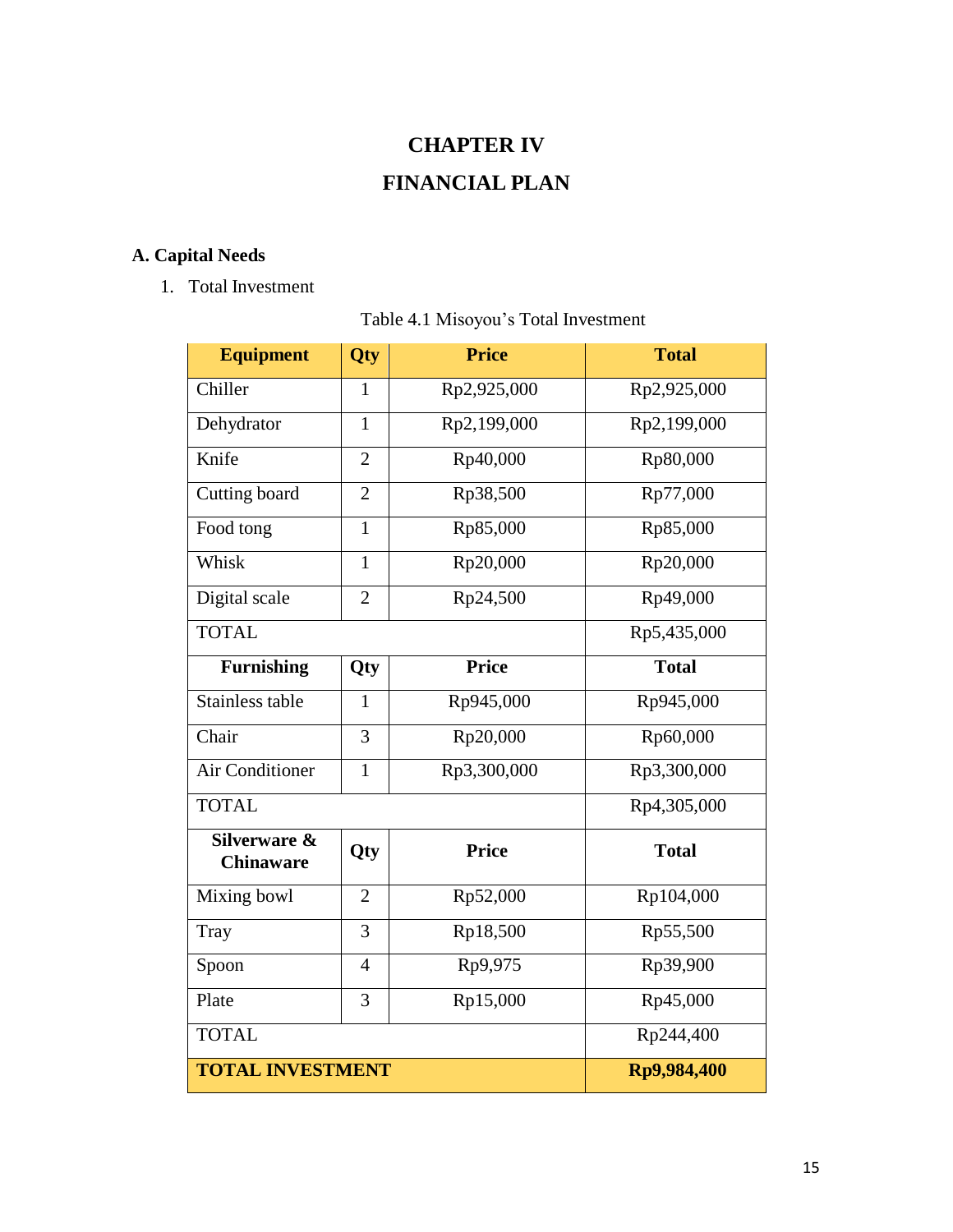#### **B. Financial Statements Overview**

1. Product Pricing

There are two types of products offered by Misoyou. The first one is 3 pieces Miso Bomb package with selling price around Rp.60.000. Then, the second one is 6 pieces Miso Bomb package with selling price around Rp.100.000. Here is the pricing calculation for both of the package offered by Misoyou.

a. Miso Bomb 3 Pcs

| N <sub>o</sub>                 | <b>Product</b>    | <b>Qty</b><br><b>Actual</b> | Qty<br><b>Needed</b> | Unit | <b>Cost/Unit</b> | <b>Total Cost</b> |
|--------------------------------|-------------------|-----------------------------|----------------------|------|------------------|-------------------|
| $\mathbf{1}$                   | <b>Miso Paste</b> | 1000                        | 36                   | gr   | Rp60,000         | Rp2,160           |
| $\overline{2}$                 | Hondashi          | 1000                        | 3                    | gr   | Rp135,000        | Rp405             |
| 3                              | Dashida Beef      | 1000                        | 3                    | gr   | Rp109,000        | Rp327             |
| $\overline{4}$                 | Dried<br>Wakame   | 500                         | 6                    | gr   | Rp170,000        | Rp2,040           |
| 5                              | Abura Age         | 300                         | 120                  | gr   | Rp9,000          | Rp3,600           |
| 6                              | Dried Corn        | 1000                        | 15                   | gr   | Rp35,000         | Rp525             |
| $\tau$                         | Packaging         | 100                         | $\mathbf{1}$         | pcs  | Rp1,200,000      | Rp12,000          |
| Sub-total                      |                   |                             |                      |      |                  | Rp21,057          |
|                                |                   |                             | Majorasi 10%         |      |                  | Rp2,106           |
| <b>Total Cost</b>              |                   |                             |                      |      |                  | Rp23,163          |
| <b>Food Cost</b>               |                   |                             |                      |      |                  | 38%               |
| <b>Selling Price</b>           |                   |                             |                      |      |                  | Rp60,954          |
| <b>Suggested Selling Price</b> |                   |                             |                      |      | <b>Rp60,000</b>  |                   |

Table 4.2 Pricing of Miso Bomb 3 pcs

Here is the pricing calculation of misobomb 3 pieces product by Misoyou. The food cost is around 38% of the selling price, which around Rp. 23.163 included the 10% of majoration. For the selling price is actually Rp. 60.954, but to make it easier for the customer to purchase the product, the company round off the price to Rp. 60.000.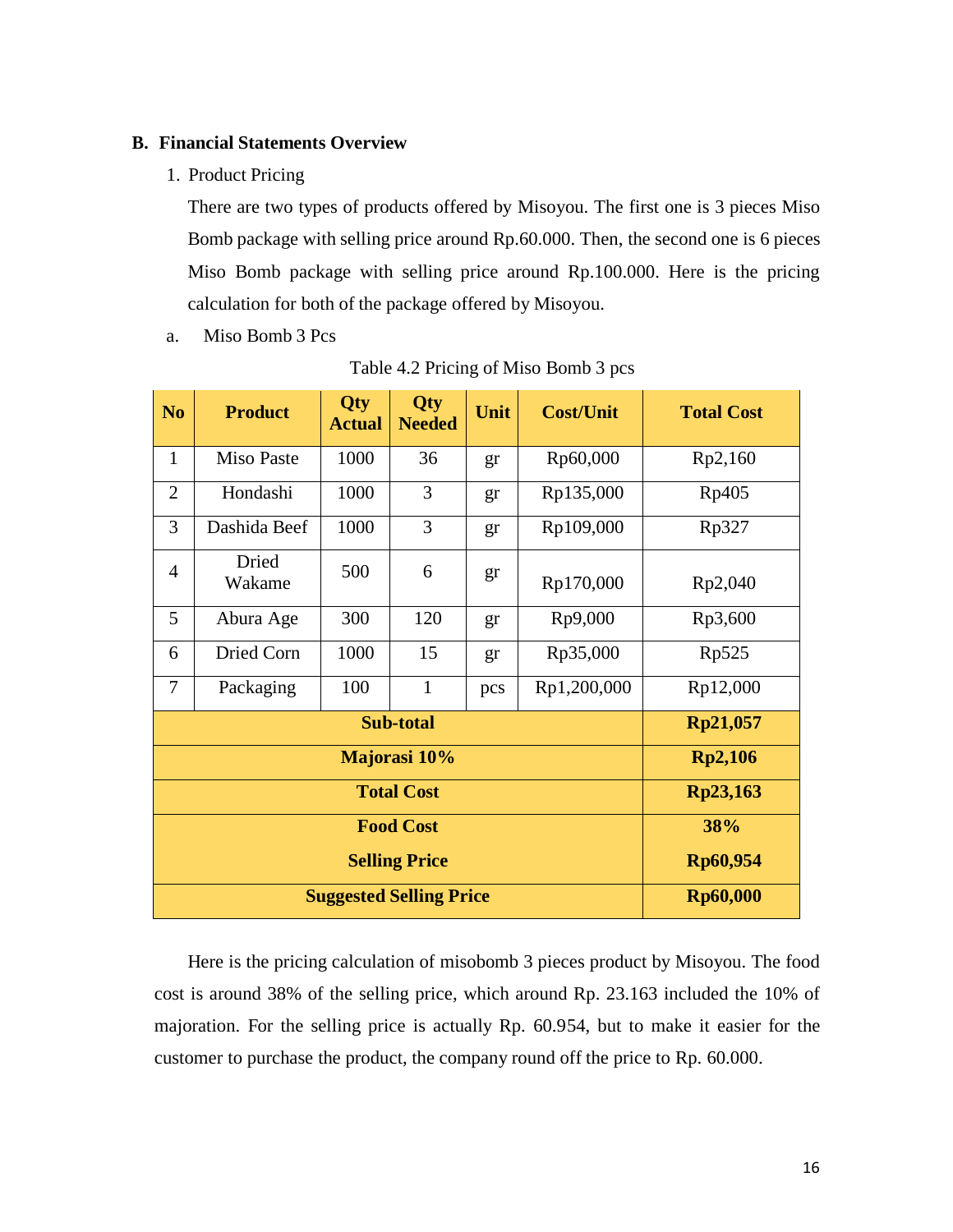### b. Miso Bomb 6 Pcs

| N <sub>o</sub>                 | <b>Product</b>    | <b>Qty</b><br><b>Actual</b> | <b>Qty</b><br><b>Needed</b> | Unit | <b>Cost/Unit</b> | <b>Total Cost</b> |
|--------------------------------|-------------------|-----------------------------|-----------------------------|------|------------------|-------------------|
| $\mathbf{1}$                   | <b>Miso Paste</b> | 1000                        | 72                          | gr   | Rp60,000         | Rp4,320           |
| $\overline{2}$                 | Hondashi          | 1000                        | 6                           | gr   | Rp135,000        | Rp810             |
| 3                              | Dashida Beef      | 1000                        | 6                           | gr   | Rp109,000        | Rp654             |
| $\overline{4}$                 | Dried Wakame      | 500                         | 12                          | gr   | Rp170,000        | Rp4,080           |
| 5                              | Abura Age         | 300                         | 240                         | gr   | Rp9,000          | Rp7,200           |
| 6                              | Dried Corn        | 1000                        | 30                          | gr   | Rp35,000         | Rp1,050           |
| $\tau$                         | Packaging         | 100                         | $\mathbf{1}$                | pcs  | Rp1,500,000      | Rp15,000          |
| Sub-total                      |                   |                             |                             |      |                  | Rp33,114          |
|                                |                   |                             | Majorasi 10%                |      |                  | Rp3,311           |
| <b>Total Cost</b>              |                   |                             |                             |      |                  | Rp36,425          |
|                                |                   | 37%                         |                             |      |                  |                   |
| <b>Selling Price</b>           |                   |                             |                             |      |                  | Rp99,796          |
| <b>Suggested Selling Price</b> |                   |                             |                             |      |                  | Rp100,000         |

Table 4.3 Pricing of Miso Bomb 6 pcs

Here is the pricing calculation of misobomb 6 pieces product by Misoyou. The food cost is around 37% of the selling price, which around Rp. 36.425 already include the 10% of majoration. For the selling price is Rp. 99.769, which make the suggested selling price is around Rp. 100.000

2. Revenue Projection

| Table 4.4 Table of Revenue Projection |  |
|---------------------------------------|--|
|---------------------------------------|--|

| No. | <b>Product</b>     | <b>Price</b> | <b>Unit Sold /</b><br>Day | <b>Total Revenue</b> |
|-----|--------------------|--------------|---------------------------|----------------------|
|     | Miso Bomb<br>3 pcs | Rp60,000     | 20*55%*1                  | Rp660,000            |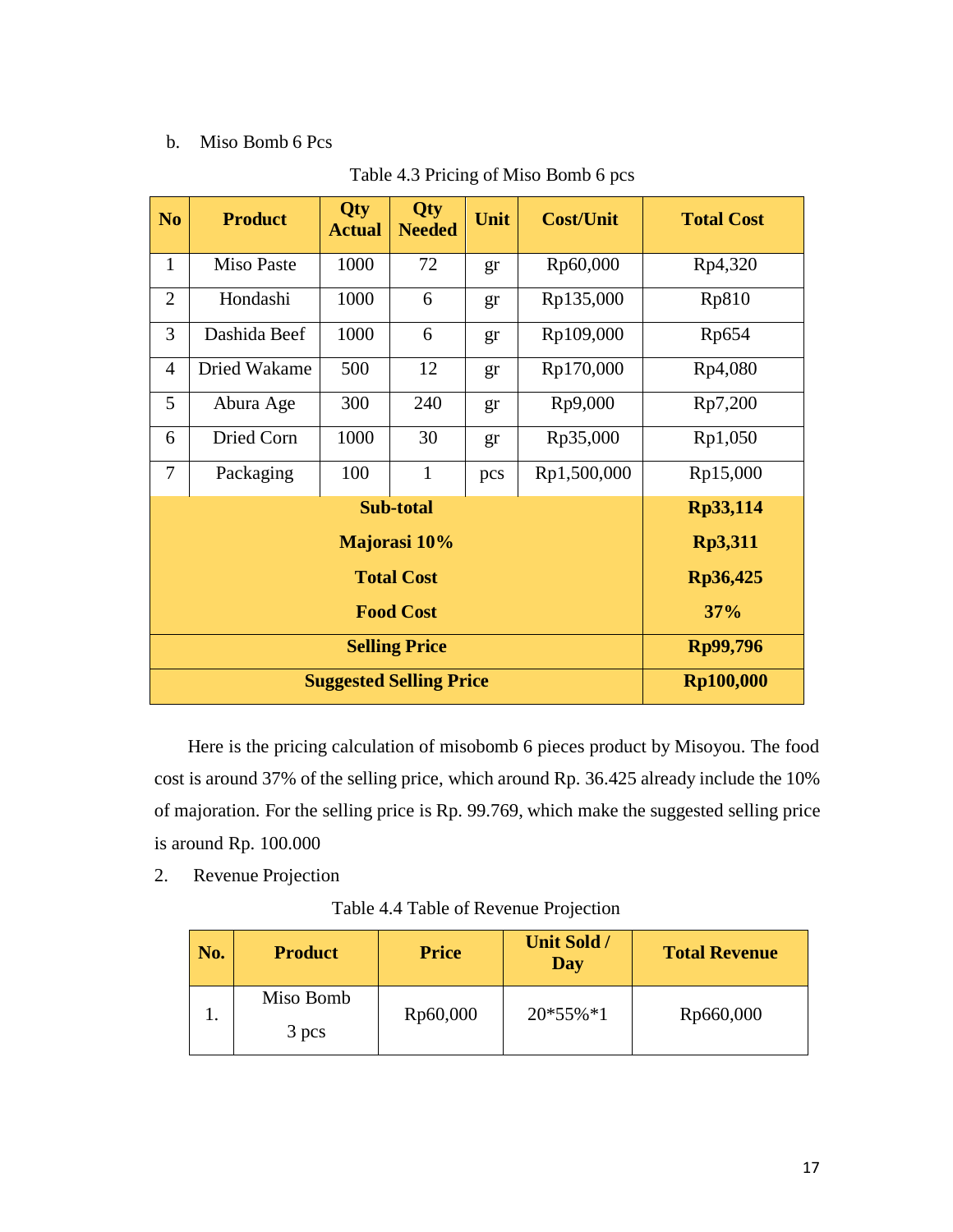|    | <b>TOTAL</b>       | Rp1,560,000 |             |           |
|----|--------------------|-------------|-------------|-----------|
| ـ. | Miso Bomb<br>6 pcs | Rp100,000   | $20*45\%*1$ | Rp900,000 |

The daily total of Misoyou's revenue is Rp.1.560.000. This is obtained by the calculation of the selling results of both the Miso Bomb products. Here is the assumptions:

- a. There will a total of 20 pieces of customers of Misoyou in a day.
- b. There will be 55% of Miso Bomb (3 pcs) that purchased in a day.
- c. There will be 45% of Miso Bomb (6 pcs) that purchased in a day.
- 3. Cost of Good Solds (COGS)

Table 4.5 Misoyou's Cost of Good Sold (COGS)

| Product            | Price     | <b>Food Cost</b> | Gross<br>Margin | Total<br>Revenue | <b>COGS</b> |
|--------------------|-----------|------------------|-----------------|------------------|-------------|
| Miso Bomb<br>3 pcs | Rp60,000  | 38%              | 62%             | Rp660,000        | Rp250,800   |
| Miso Bomb<br>6 pcs | Rp100,000 | 37%              | 63%             | Rp900,000        | Rp333,000   |
|                    | Total     |                  | 62.57%          | Rp1,560,000      | Rp583,800   |

| <b>Total Revenue</b>       | Rp. 1.560.000 |
|----------------------------|---------------|
| COGS                       | Rp. 583,800 - |
| Gross Profit               | Rp. 976,200   |
| <b>Gross Profit Margin</b> | 62.57%        |

Here is the cost of good sold of Misoyou products. The monthly total revenue of misobomb 3 pieces product is around Rp. 660.000 and for the miso bomb 6 pieces product is Rp. 900.000. The gross margin of the misobomb 3 pieces product is around 62% as the food cost is around 38%. For the gross margin of the second product, which the miso bomb 6 pieces product is around 63%. As the food cost is around 37%. For the Cost of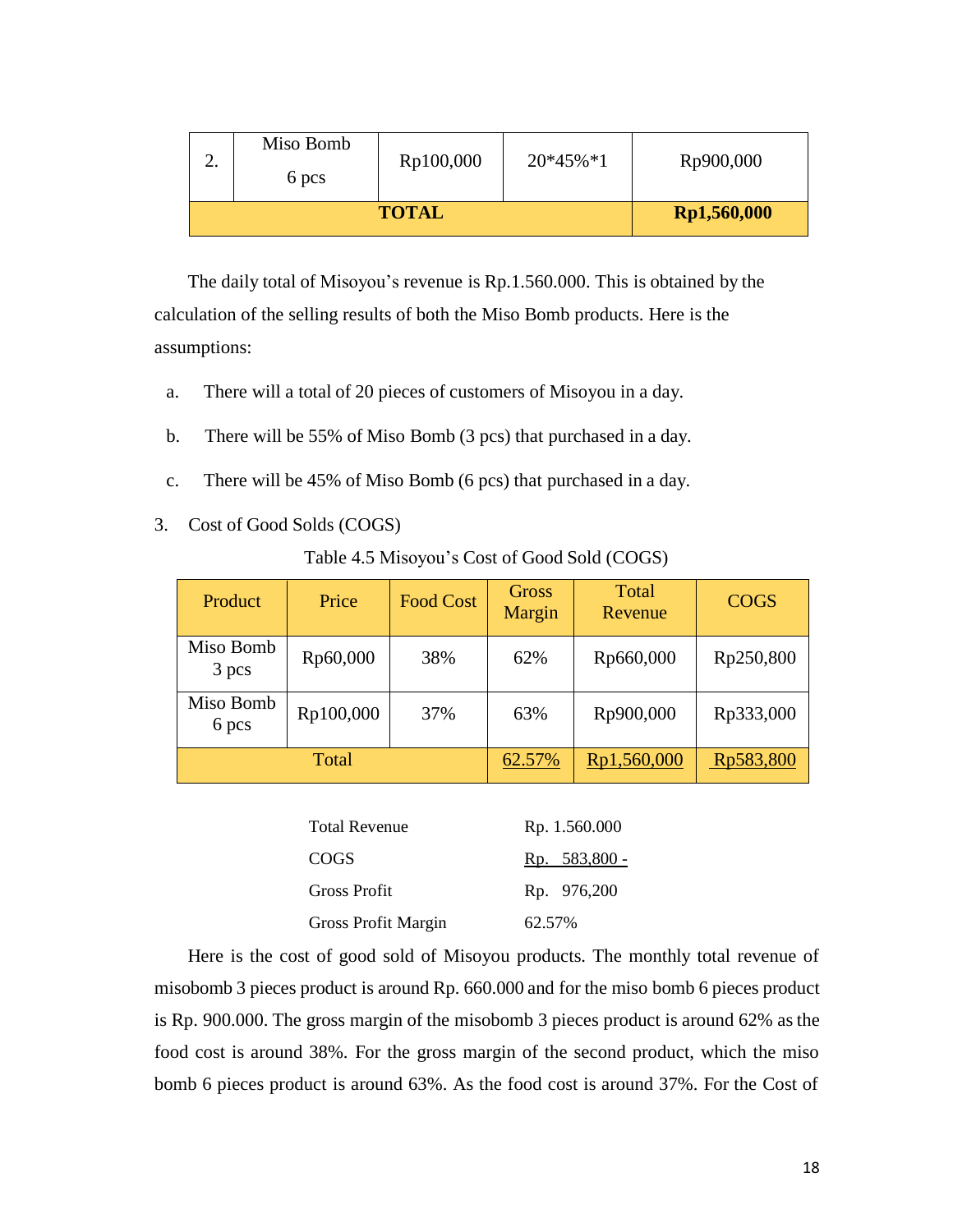Good Sold (COGS), the nominal for the misobomb 3 pieces product is around Rp. 250.800 and Rp. 333.000 for the misobomb 6 pieces product.

4. Operating Expenses

| <b>Expenses</b>        | Qty            | <b>Monthly</b> | <b>Yearly</b> |
|------------------------|----------------|----------------|---------------|
| Rent                   | 1              | Rp1,000,000    | Rp12,000,000  |
| <b>Employee Salary</b> | $\overline{2}$ | Rp5,000,000    | Rp60,000,000  |
| Electricity            | 1              | Rp1,000,000    | Rp12,000,000  |
| Water                  | 1              | Rp400,000      | Rp4,800,000   |
| Depreciation           | 1              | Rp208,008      | Rp2,496,100   |
| Marketing              | 1              | Rp1,000,000    | Rp12,000,000  |
| Miscellaneous          | 1              | Rp500,000      | Rp6,000,000   |
| Total                  |                | Rp9,108,008    | Rp109,296,100 |

Table 4.6 Table of Operating Expenses

The monthly total of Misoyou's operating Expenses is around Rp9.108.008. For the yearly operating expenses is around Rp109.296.100. Here are the assumptions:

- a. The monthly rent of the kitchen is around Rp1.000.000.
- b.The yearly cost for employee's salary is around Rp.60.000.000. This nominal is for 2 employees, in which in a month they will get paid for Rp.2.500.000 each person.
- c. The electricity cost of the company is around Rp1.000.000 in a month.
- d.The water cost of the company is around Rp400.000 in a month.
- e. There will be a yearly depreciation cost around Rp2.496.100. This nominal is obtained from the 25% of the capital
- f. The marketing cost is around Rp1.000.000 in a month.
- g.The miscellaneous cost around Rp500.000 is prepared by the company for any unpredictable expenses while running the operational business.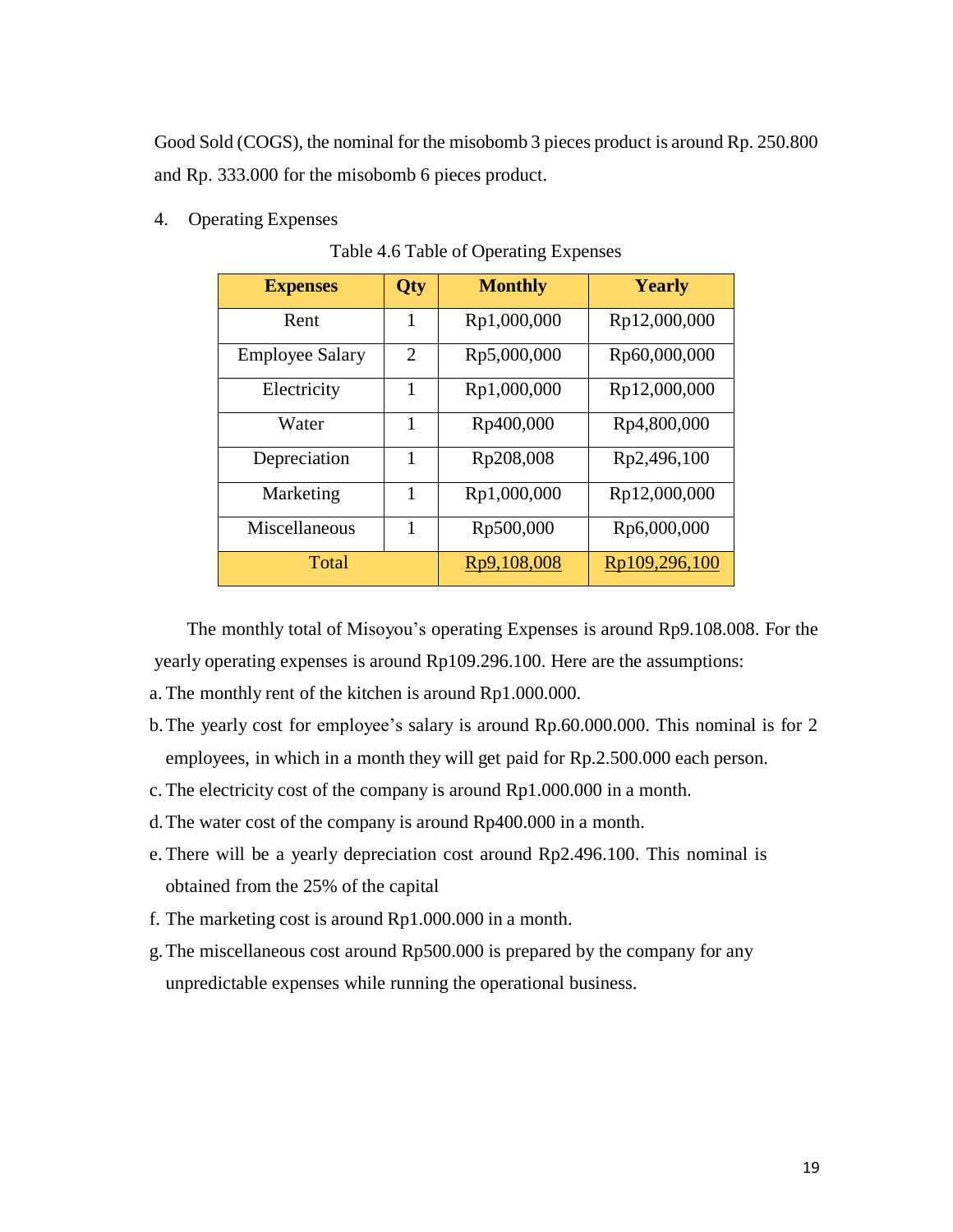#### 5. Income Statement

| <b>Total Revenue</b>            | Rp569,400,000             | 100% |  |
|---------------------------------|---------------------------|------|--|
| Miso bomb 3 pcs                 | Rp240,900,000             | 42%  |  |
| Miso bomb 6 pcs                 | Rp328,500,000             | 58%  |  |
| <b>Total COGS</b>               | Rp212,786,970             | 37%  |  |
| Miso bomb 3 pcs                 | Rp92,999,445              | 44%  |  |
| Miso bomb 6 pcs                 | Rp119,787,525<br>56%      |      |  |
| <b>Gross Profit</b>             | Rp356,613,030             | 63%  |  |
|                                 | <b>Operating Expenses</b> |      |  |
| Rent                            | Rp12,000,000              |      |  |
| <b>Employee Salary</b>          | Rp60,000,000              |      |  |
| Electricity                     | Rp12,000,000              |      |  |
| Water                           | Rp4,800,000               |      |  |
| Depreciation                    | Rp2,496,100               |      |  |
| Marketing                       | Rp12,000,000              |      |  |
| Miscellaneous                   | Rp6,000,000               |      |  |
| <b>Total Operating Expenses</b> | Rp109,296,100<br>31%      |      |  |
| <b>Earnings from operations</b> | Rp247,316,930             | 69%  |  |
| <b>Taxes</b>                    | Rp24,731,693<br>10%       |      |  |
| <b>Net earnings</b>             | Rp222,585,237             | 62%  |  |

Table 4.7 Misoyou's Yearly Income Statement

Here is the income statement of Misoyou. The total revenue in one year is around Rp569.400.000. This is obtained from the calculation of the miso bomb product selling revenue. For the total of Cost Of Good Sold (COGS) in a year is around Rp212,786,970. In which, around 37% from the total revenue. For the profit, it will be 63% of the total revenue, which around Rp356.613.030. The earnings from the operations is Rp247.316.930 after deducted by the operating expenses around Rp109.296.100. The net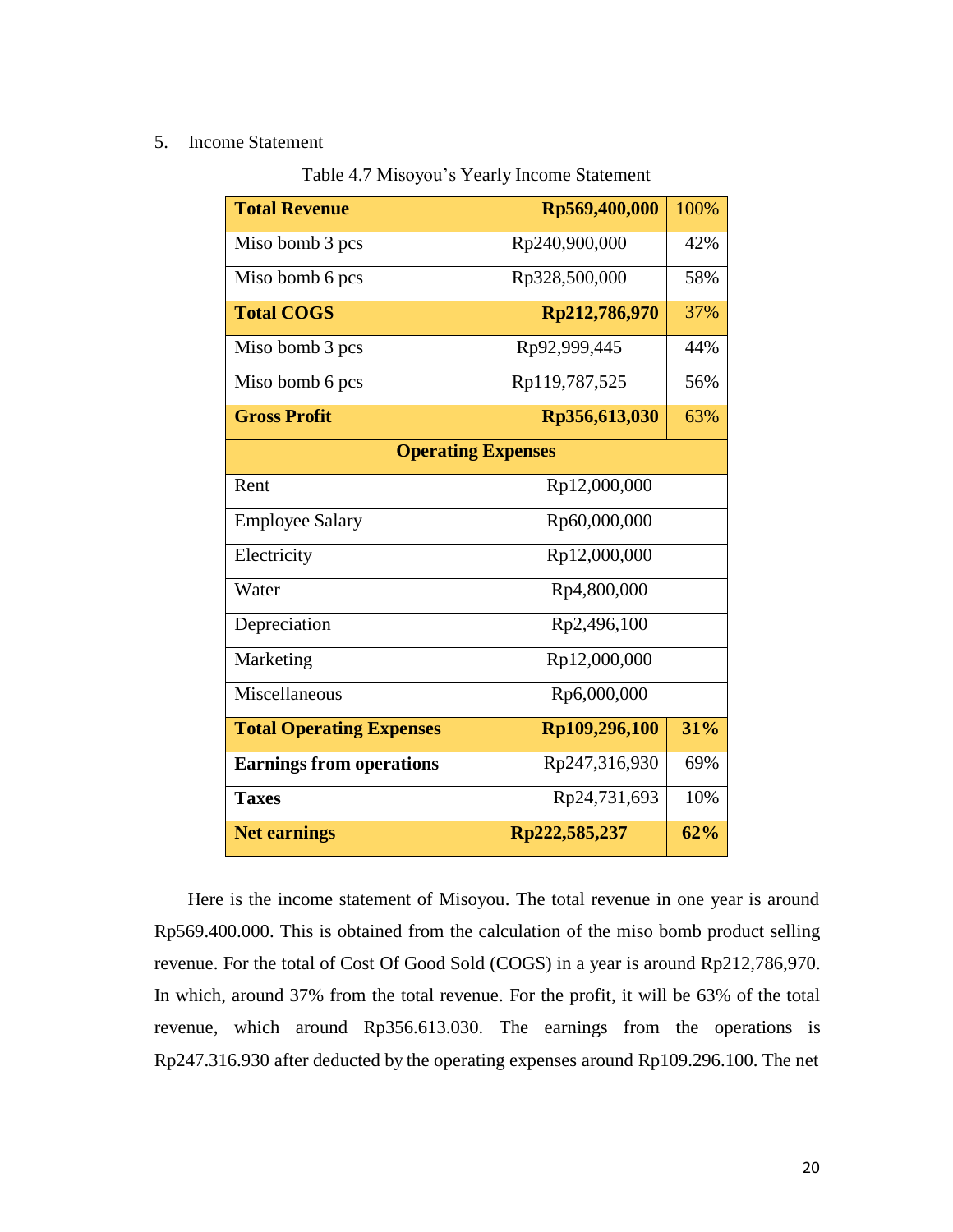earnings got by the company after the earnings deducted with 10% tax is around Rp222.585.237.

#### **C. Break-Even Point**

1. Fixed and Variable cost

| <b>COST</b>            | <b>Daily</b>     | <b>Monthly</b> | <b>Yearly</b> |
|------------------------|------------------|----------------|---------------|
| Rent                   | Rp33,333         | Rp1,000,000    | Rp12,000,000  |
| <b>Employee Salary</b> | Rp166,666        | Rp5,000,000    | Rp60,000,000  |
| Electricity            | Rp33,333         | Rp1,000,000    | Rp12,000,000  |
| Water                  | Rp13,333         | Rp400,000      | Rp4,800,000   |
| Depreciation           | Rp6,934          | Rp208,008      | Rp2,496,100   |
| Marketing              | Rp.33,333        | Rp1,000,000    | Rp12,000,000  |
| Miscellaneous          | Rp41,666         | Rp500,000      | Rp6,000,000   |
| <b>Total</b>           | <b>Rp300,600</b> | Rp9,108,008    | Rp109,296,100 |

Table 4.8 Misoyou's Fixed and Variable Cost

The daily fixed and variable cost of Misoyou is around Rp300.600 obtained from the monthly fixed and variable cost divided with 30 days.

- 2. Break- Even Point (BEP)
	- a. Break- Even Point (BEP)

Table 4.9 Table of BEP

| <b>BEP</b> of Miso Bomb |           |
|-------------------------|-----------|
| <b>Selling Price</b>    | Rp60,000  |
| <b>Production Price</b> | Rp23,163  |
| Profit                  | Rp36,837  |
| <b>BEP</b> per Unit     | 8 Units   |
| <b>BEP</b> per Sales    | Rp294,696 |